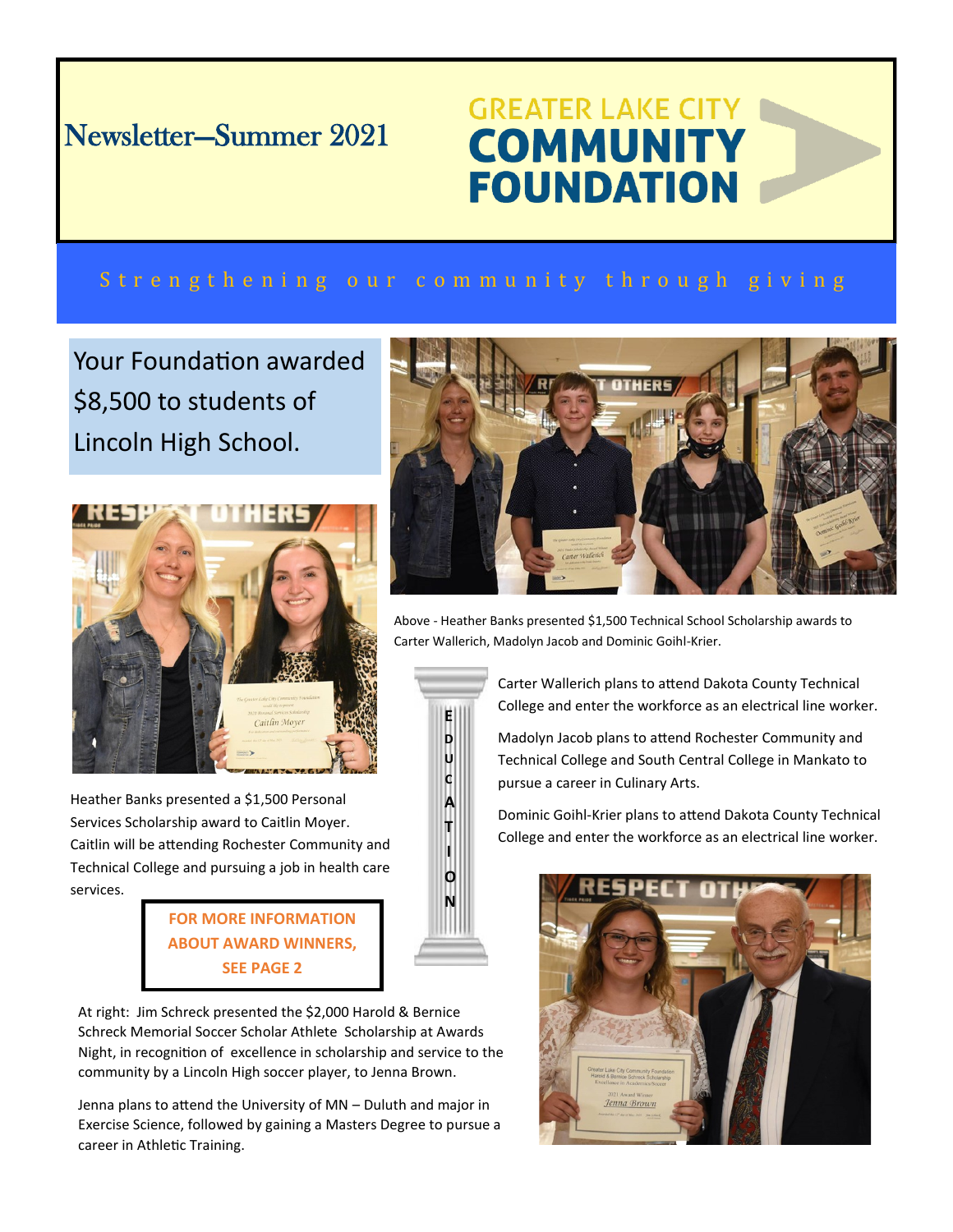### **Nesbit and Funke Win Second Annual "Why History Matters" Essay Contest.**



Dori Lindsay, (left) and Wayne Quist (right) presented awards to Avrie Nesbit and Olivia Funke. Nesbit won the \$300 first place award and Olivia Funke won the \$200 second place award in the Lake City Historical Society "Why History Matters" essay contest. Thirty-eight Advanced Placement history students submitted entries. This annual award is made possible by donations to the Greater Lake City Community Foundation. To donate, use the Donation Form on page four and indicate your donation is for the "Why History Matters" Donor Advised Fund.

#### **Local Couple Honors Parents with Community Foundation Ag Scholarship Donation**

Chuck and Judy Bremer of Lake City have donated money to the Greater Lake City Community Foundation in honor of Chuck's parents, Harold



and Iris Bremer, who were involved in agriculture their entire lives. "My dad also had an interest in education, having served on the Lake City School Board for 21 years. This local agricultural scholarship is the perfect way to honor them" said Chuck.

The Foundation seeded the Endowment Scholarship Fund with \$5,000 with the hope

that additional donations will bring the fund balance to \$20,000. With additional donations, the fund balance is now over \$22,000. With average investment earnings, there will be sufficient funds to provide a scholarship to a Lake City High School graduate every year.

Others interested in donating to the Ag Scholarship Endowment Fund may mail their check, payable to GLCCF, to P. O. Box 86, Lake City, MN 55041. The Greater Lake City Community Foundation is an IRSrecognized 501 (C) (3) charitable organization.

**To apply for the 2021 Agricultural Scholarship, contact Heather Banks at hberktold@hotmail.com or Jolene Harvey at joleneharvey@hotmail.com.** 



Five for Food a Record Breaker The annual Five for Food Initiative for the Lake City Food Shelf surpassed its



goal by over \$6,000 in 2021 raising over \$41,000. Thank you, Bruce Carlstrom, for your leadership.

## **Environmental Pillar Update**

#### **By Jim Schreck**

This pillar is focused in the near term on reducing the pollution of Lake Pepin. This is also one of the concerns of several state agencies. The State of MN has been working on a new effort named " One River - One Plan" (OROP), and we have been involved in staying abreast of their developments and participating in their workshops. Sedimentation is considered part of the pollution concerns and is a part of their study. **E**

While this has been happening, we have worked with local photographer Steve Brown, who has taken extensive drone photos of the sedimentation occurring at the mouths of Wells, Gilbert and Miller Creeks in The Foundation's region. While the water level is near historic lows, consider taking a look at what has happened at Miller Creek right within the city limits, or drive out to Hok Si La and see the sediment deposited by Gilbert Creek, or drive out to Frontenac State Park and from the lookout see the new acres of sand building up at Willow Point.



Fifty to sixty years ago, retention ponds were built at the headwaters of these creeks, and over time they have filled in with sediment and no longer hold back water. Now when it rains, the waters rush down the creeks, gouge away the banks, and dump the sediment at the mouths of the creeks.

The Greater Lake City Community Foundation is now working with local conservation representatives to dredge out these ponds and restore the retention capacity to them. This effort will be paid for by our Foundation, and the work should begin once the crops are harvested this fall. We have invited the Lake Pepin Legacy Alliance to work with us on the project, and they have expressed interest and plan to assist by raising money so they can

**Your Foundation continues to work with government agencies and other organizations to find solutions to the problems of sedimentation in Lake Pepin. Donations received for the Environment (Lake) Fund will be used to forward such initiatives.**

**Thanks to pledges of several members of the community, a fund within The Foundation's Environment Pillar has been established to provide for replacement of trees as needed in the community. Donations may be designated for immediate use or for the Lake City Trees Endowment Fund.**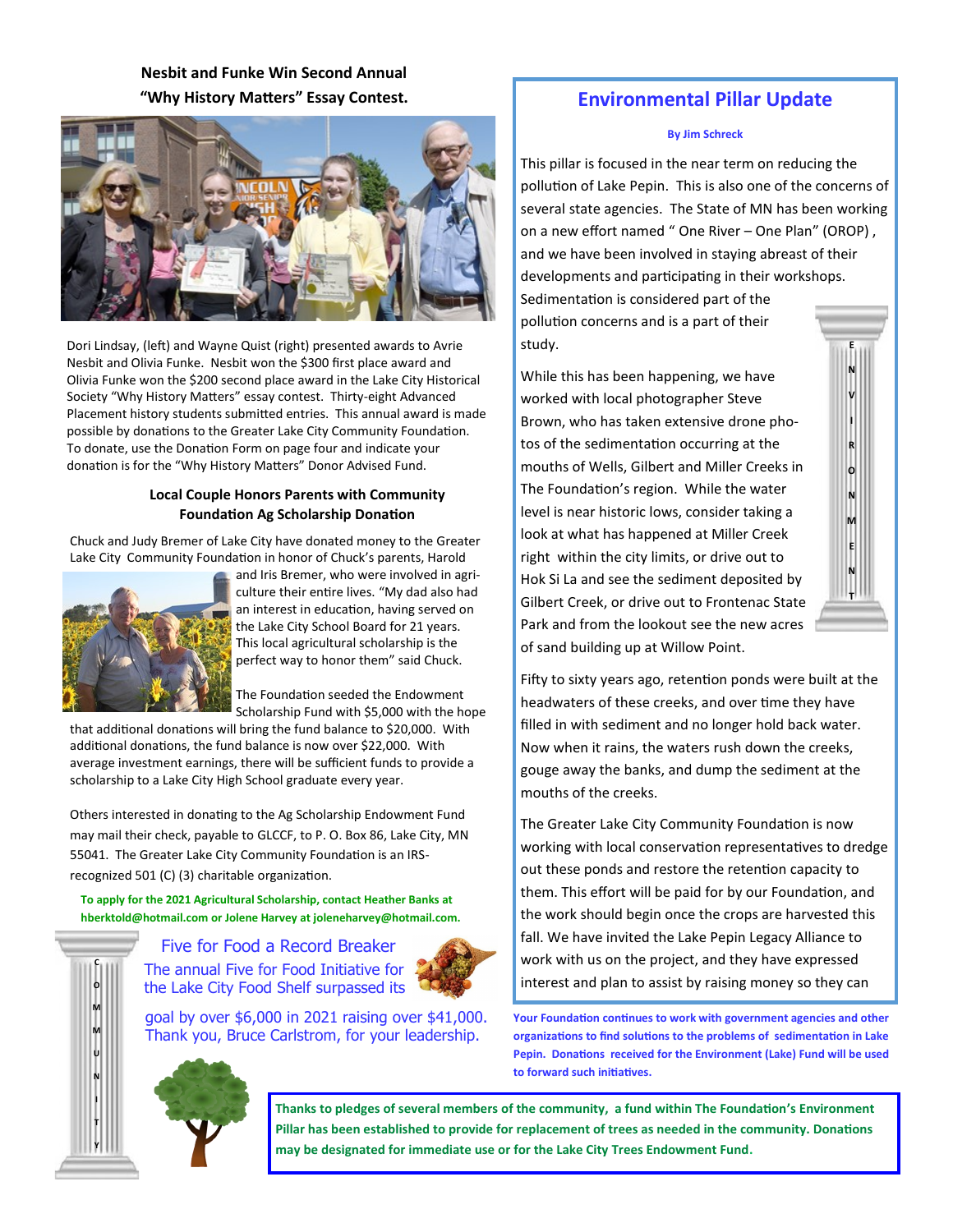

#### **Chairman's Message**

One of the best events of the year took place at Lincoln High School early in May. At the annual Awards Night, scholarships were awarded to many deserving graduating seniors. Two of our newest Board members, Heather Banks and Steve Lang, were involved in presenting scholarship awards, and each had the same experience: "The recipients were so grateful! What a fun evening to be able to give them the awards."

Jim Schreck

These awards are provided because you, our donors, have generously contributed to the endowments that support these scholarships. One awardee is planning on being a pastry chef, another an electrician and the third a lineman on electrical transmission lines. All of these occupations require additional education, and the Trade School awards will help the students reach their goals. These young people will join the working ranks of people who are indispensable in our lives. In a sense, we help them, and, in the final analysis, they help us!

Here is an example of what can happen. One of our college scholarship award winners from two years ago who is a second-year student at the U of M applied for a scholarship at the U. Three weeks ago he was informed that he has been awarded a scholarship from the U of M that will cover all of his costs in his final two years of education there. I remember his thank you note to The Foundation very well – it read, "Thank you for this scholarship; I will not let you down!"

Do you ever wonder how to do more to help people like these students, but also how to make sure that you do not run out of money while you are alive? This is something I have grappled with over the years, and one simple approach is to designate a percentage of my estate to go to The Foundation. It is the simplest approach I can think of to accomplish both objectives. If this fits your needs, please talk to your estate planner about how to do this. With this action you can still designate where the dollars will go, by choosing one of the existing endowed funds, or you can even start one of your own choosing. If you have questions about the various options available in The Foundation, please contact us with a note to The Greater Lake City Community Foundation, PO Box 86, Lake City, MN 55041, and someone will contact you.

## **Pillars of The Foundation**

**Community Economic Development Education Environment Arts**

The Foundation files annually with the IRS and State of Minnesota. These documents are available for public inspection. To see the returns, contact Bruce Carlstrom at 651-380-3312.

**Grant Requests:** Your Foundation has funds to donate to projects and programs that improve the quality of life in the Greater Lake City area. Grant applications and guidelines are available on our website:

**www.lakecityfoundation.org.**



## **Summary of Funds May 31-2021**

| <b>General Fund for Current Use</b>              | \$. | 16,260    |
|--------------------------------------------------|-----|-----------|
| <b>General Endowment Fund</b>                    | \$  | 88,480    |
| <b>Endowment for the Arts</b>                    |     | \$32,842  |
| <b>Fund for Environment</b>                      | \$  | 12,468    |
| <b>Technical School Scholarship Endowment</b>    |     | \$55,187  |
| <b>Personal Services Scholarship Endowment</b>   | \$  | 10,067    |
| <b>Agricultural Scholarship Endowment</b>        |     | \$22,071  |
| <b>Schreck Scholarship Fund</b>                  | \$  | 56,902    |
| <b>Anonymous Donor Advised Fund #1</b>           | \$  | 5,777     |
| <b>Anonymous Donor Advised Fund #2</b>           | \$  | 5,000     |
| <b>General Community Donations</b>               | \$  | 500       |
| <b>General Education Donations</b>               | \$  | 625       |
| <b>Why History Matters Donor Advised Fund</b>    | \$  | 4,433     |
| <b>Community Fund- Rochester Area Foundation</b> |     | \$31,041  |
| <b>Total</b>                                     |     | \$341,653 |
|                                                  |     |           |